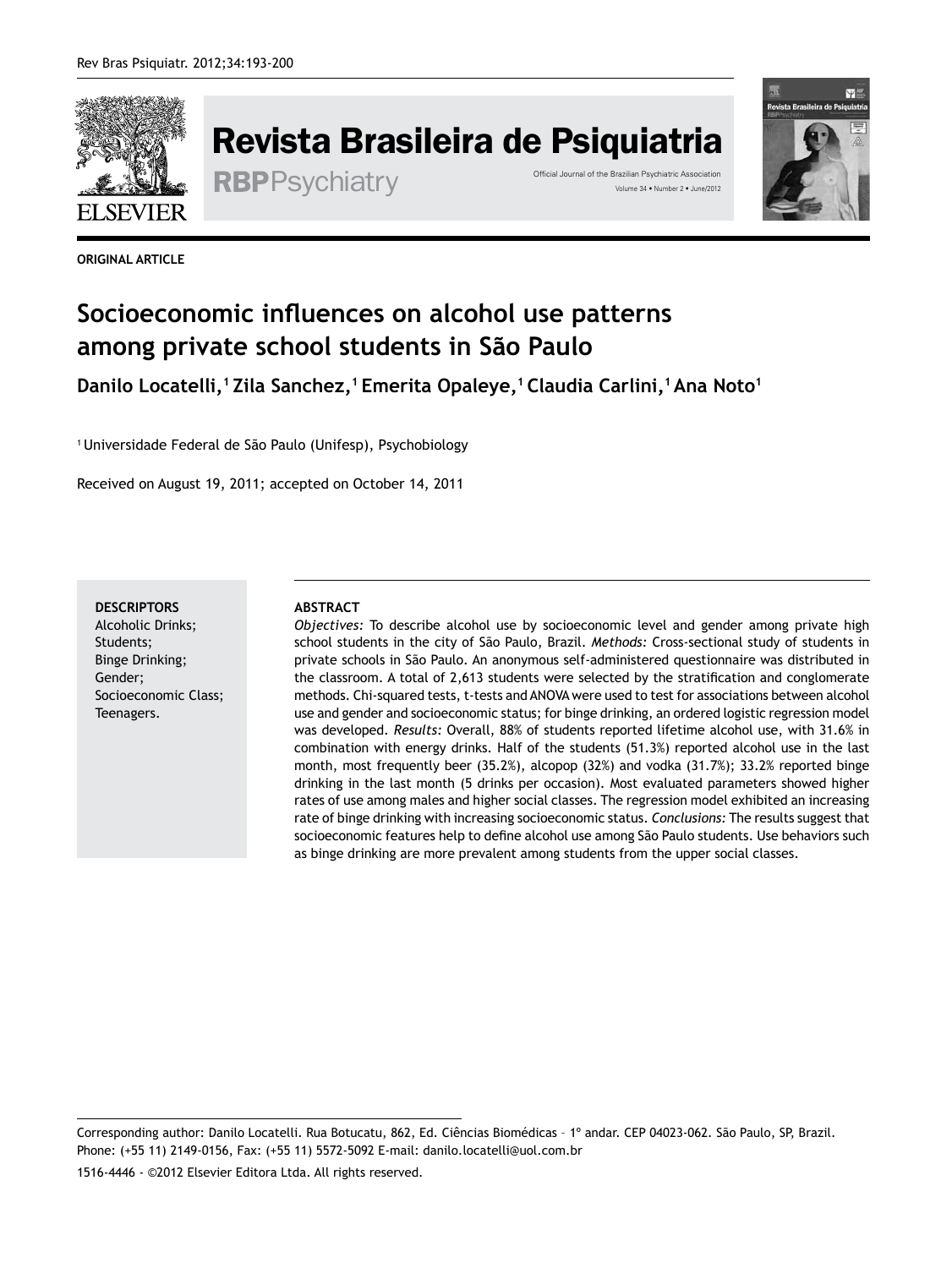#### **DESCRITORES:**

Bebidas alcoólicas; Estudantes; Beber pesado episódico; Gênero; Classe socioeconômica; Adolescentes.

## **Influências socioeconômicas no padrão de consumo de álcool entre estudantes de escolas privadas em São Paulo**

#### **RESUMO**

*Objetivos*: Descrever o consumo de álcool por nível socioeconômico e gênero entre estudantes de ensino médio da rede privada na cidade de São Paulo. *Métodos*: Estudo transversal com amostra representativa da rede privada de ensino de São Paulo. Foi aplicado em sala de aula um questionário anônimo de autopreenchimento. 2.613 estudantes foram selecionados por método de estratificação e de conglomerados. Para verificar associação entre os padrões de consumo de álcool por gênero e nível socioeconômico, foi utilizado teste do qui-quadrado, teste *t* e ANOVA; para *binge drinking*, foi desenvolvido um modelo de regressão logística ordenada. *Resultados*: O uso na vida de álcool foi referido por 88% dos estudantes, 31,6% já havia associado com energéticos. Metade dos estudantes (51,3%) declarou uso no mês, com predomínio de cerveja (35,2%), ice (32%) e vodka (31,7%); 33,2% referiu *binge drinking* no mês (5 doses por ocasião). A maioria dos parâmetros avaliados apresentou maiores índices de consumo entre os estudantes do gênero masculino e classes sociais mais favorecidas. O modelo de regressão apresentou crescente razão de chance de *binge* com o avanço do nível socioeconômico. *Conclusões*: Os resultados sugerem que aspectos socioeconômicos sejam diferenciais para o consumo de álcool entre estudantes paulistanos, com comportamentos de uso, como *binge*, mais prevalentes em classes mais favorecidas.

## **Introduction**

The consumption of alcoholic drinks by teenagers is a behavior common to different cultures and countries. A study performed in European countries showed that more than 82% of students aged 15 and 16 years old reported using alcohol at least once during the previous year.<sup>1</sup> In the United States, the rate was 52.1% among students in the same age range in 2010.<sup>2</sup>

In Brazil, a country characterized by cultural diversity and social inequality, the pattern of alcohol use is not much different. In 2004, 80.8% of students aged 16 to 18 years old attending public schools in all 27 state capitals reported having used alcohol at least once in their life.<sup>3</sup> Moreover, Brazil has a strong culture of alcohol consumption, as demonstrated by the prevalence of alcohol use, easy accessibility to alcoholic drinks and advertisements.4

Data regarding alcohol consumption by Brazilian teenagers has been gathered systematically since 1987.<sup>5</sup> Although no school policies have officially been implemented to reduce alcohol consumption, laws do exist to prevent alcohol use by teenagers. By law, a teenager is not allowed to buy alcoholic drinks in Brazil. However, the law is not enforced. In 2011, the state of São Paulo sanctioned the 698/2011 law stating that establishments that sell alcoholic drinks to teenagers or allow their consumption on site should be fined and closed down. However, there is a shortage of evidence-based educational programs aimed at preventing alcohol abuse among teenagers.

Although most teenagers use alcohol, its effects on their health depend on the pattern and frequency of use. Currently, the pattern of alcohol use among youth that is considered most risky is known as "binge drinking", which is defined as consuming the equivalent of four or five alcoholic drinks in a single occasion.<sup>6</sup> Binge drinking is associated with increased rates of sexual violence,<sup>7</sup> accidents,<sup>8</sup> suicide attempts and future alcoholism.9 Mixing alcohol and energy drinks has also been described as a pattern that might increase the odds of risky behavior.<sup>10</sup>

The patterns of alcohol use might vary by social class, gender and age.11-13 In Brazil, gender and age differences in alcohol use have been observed, and the prevalence of both heavy drinking and binge drinking is higher among older and male teenagers.14-16

A limitation of studies carried out in Brazil to date is the scarcity of data on teenagers attending private schools, where the upper socioeconomic classes are concentrated. Some studies suggest that alcohol use is higher in this group, but they have not evaluated this behavior in full detail. The study by Carlini-Cotrim et al.<sup>15</sup> stands out among the few studies on this topic.<sup>15</sup> The authors compared private and public elementary and high school students in São Paulo. Private school students more frequently reported binge drinking, which suggests a higher prevalence of this pattern of use among the upper social classes. Nevertheless, the private school network includes a variety of social strata where use behavior has not yet been studied.

The lack of detailed information on the private school network constitutes a significant gap for public policymaking. Therefore, the aims of this study were the following: 1) to describe the pattern of alcohol use among private high school students in the city of São Paulo; and 2) to evaluate the parameters of alcohol use according to socioeconomic status, gender and age.

## **Methods**

#### *Sample*

A representative sample of private high school students from the city of São Paulo, Brazil, was selected from a universe of 78,000 students in 578 schools.<sup>17</sup> Estimation was based on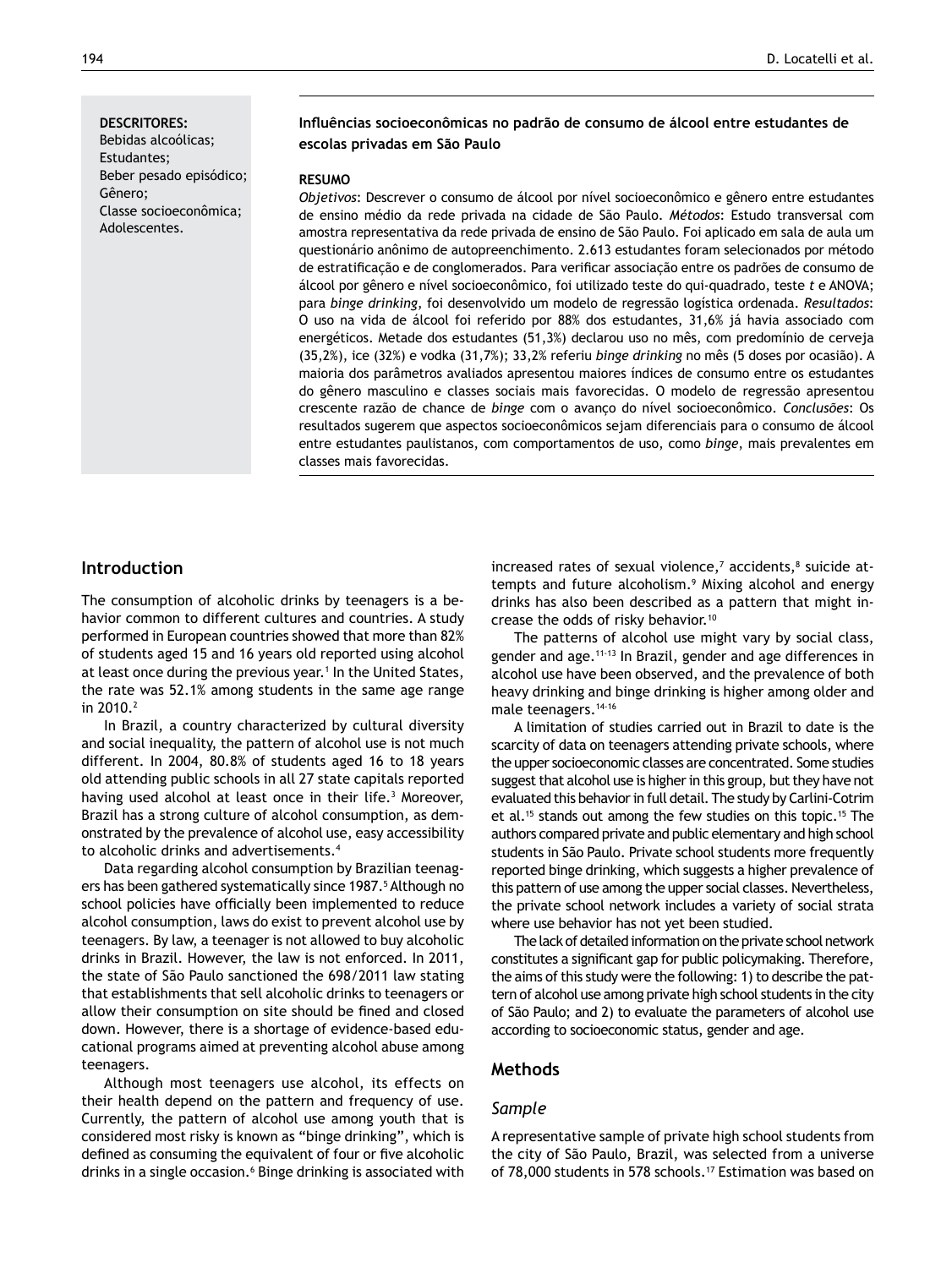sampling theory, with maximum relative error at the 10% and 95% confidence intervals. To reduce sampling error, schools were divided into two subgroups according to the neighborhood's average income. Sampling was performed in three stages: first, schools were randomly selected, followed by a systematized random selection of classes and a survey of the students in the selected classes. This approach yielded a sample of 2,705 high school students from 28 schools. Questionnaires on which students answered affirmatively on using a fictitious drug ( $n = 7$ ) were excluded, as were those with contradictory answers ( $n = 85$ ), leaving a total of 2,613 valid questionnaires. Only 6 students refused to participate in this study. Thus, the participation rate was 99.8%.

#### *Data collection and instrument*

A trained team visited the classrooms to collect the data; teachers were not present. Data were collected in 2008 through a self-administered questionnaire comprising closed questions that were adapted from an instrument by the World Health Organization (WHO)<sup>18</sup> and that has been used by CEBRID (Brazilian Center of Information on Psychotropic Drugs).3 Questions on alcohol use were based on the following parameters*:* "lifetime use" (at least once in life), "past-year use" (at least once within the past year), "past-month use" (at least once within the 30 days before the study), frequent use (between 6 and 19 days within the 30 days before the study) and heavy use (20 or more days within the 30 days before the study). Data were also collected on location and age of the first use of alcohol, types of drinks consumed during the month before the study, acquisition modes, ease of acquisition, concomitant use with energy drinks and binge drinking. Binge drinking was defined for both genders in this study as the equivalent of 5 drinks or more on a single occasion.19 Through a didactical graphic, the questionnaire defined an alcoholic drink as a can of beer (330 mL), a glass of wine (90 mL), a shot of vodka or cachaça (30 mL) or one bottle of an alcopop (275 mL). Each of these drinks contains approximately 10 to 12 grams of alcohol.

The instrument also collected demographic data (gender, age and school class). The scale from the Brazilian Association of Research Companies was used to classify students by socioeconomic level.<sup>20</sup> This scale describes eight different levels based on ownership of assets and hiring of household services as well as the educational level of the head of the family. Based on the distribution found in the sample, the analysis was performed using five socioeconomic levels: A1, A2, B1, B2 and C/D/E.

#### *Data analysis*

Data were entered twice to avoid processing errors. Inconsistencies were assessed, and mistakes were corrected by hand and/or questionnaires excluded as needed.

Data were subjected to a Chi-square test, analysis of variance (ANOVA) or Student's *t*-test according to the nature of the variables, with significance established at 5%. An ordered logistic model corresponding to a generalization of logistic regression for ordinal polytomous responses was used to establish associations between the frequency of binge drinking and some demographic variables. Some explanatory variables were initially included in the model: age, gender, socioeconomic class and their second-order interactions.

Binge drinking within 30 days before the study was defined as the dependent variable and classified in five categories (never, once, twice, 3 to 5 times, 6 or more times). Analysis was performed using the statistical software SPSS 17.0.

#### *Ethics*

This study was approved by the Research Ethics Committee of the *Universidade Federal de São Paulo*, UNIFESP (nº 0930/07). Free and informed consent forms were signed by the school leaders, with a guarantee of anonymity for students and schools. Participants were instructed about the voluntary nature of this study and their freedom to stop participating or to leave answers blank.

## **Results**

## *Characterization of the sample*

Among the 2,613 students, 52% (95%CI: 49-55) were female and 91.3% were 15 to 17 years old (mean = 16 years old, SD = 0.98). In terms of socioeconomic class, 45.6% (95% CI: 37.1-54.4) belonged to classes A1 and A2 and 49.8% (95% CI: 42.2-57.4) to classes B1 and B2. Classes C, D and E (4.6%; 95% CI: 3.0-6.9) were analyzed together because they represented a small proportion of the total number of questionnaires.

## *History of use*

Lifetime use of alcohol was reported by 88% (95% CI: 84.8- 90.5) of students and past-year use by 74% (95% CI: 69.8-77.8; Table 1). The average age of onset was reported as 13.5 years  $(SE = 0.10)$ , mostly in the household setting and offered by relatives (33%; 95% CI: 29.7-36.5) or friends (28.9%; 95% CI: 25.4-32.7). Only 21.3% (95% CI: 18.6-24.4) obtained their first drink independently. Excluding participants older than 18 years, 58% (95% CI: 54.8-61.2) reported having already bought an alcoholic drink themselves. Of the full sample, 31.6% (95% CI: 28.2-35.5%) reported having used alcohol and energy drinks together at least once in life.

Past-month use was reported by half of the sample (51.3%; 95% CI: 45.9-56.6), mostly 1 to 5 days a month (Table 1). A pattern of behavior remarkably high in frequency in this study was past-month binge drinking, reported by 33.2% (95% CI: 28.5-37.2) of students.

## *Gender differences*

Despite no significant gender differences in lifetime use and past-year use, several past-month parameters tended to be higher among males (Figure 1; Table 1). Boys reported a higher prevalence of frequent use, binge drinking, consumption of beer and vodka and the combination of alcohol with energy drinks. There was a small statistical difference  $(p = 0.03)$  in the average age of first use, which was earlier for boys (mean = 13.3; SE: 0.14) than girls (mean =  $13.6$ years, SE: 0.09).

#### *Socioeconomic class differences*

Table 2 and Figures 2 and 3 show the data on behavior according to socioeconomic class. No differences were observed for use in life, context or source of first use. There were also no differences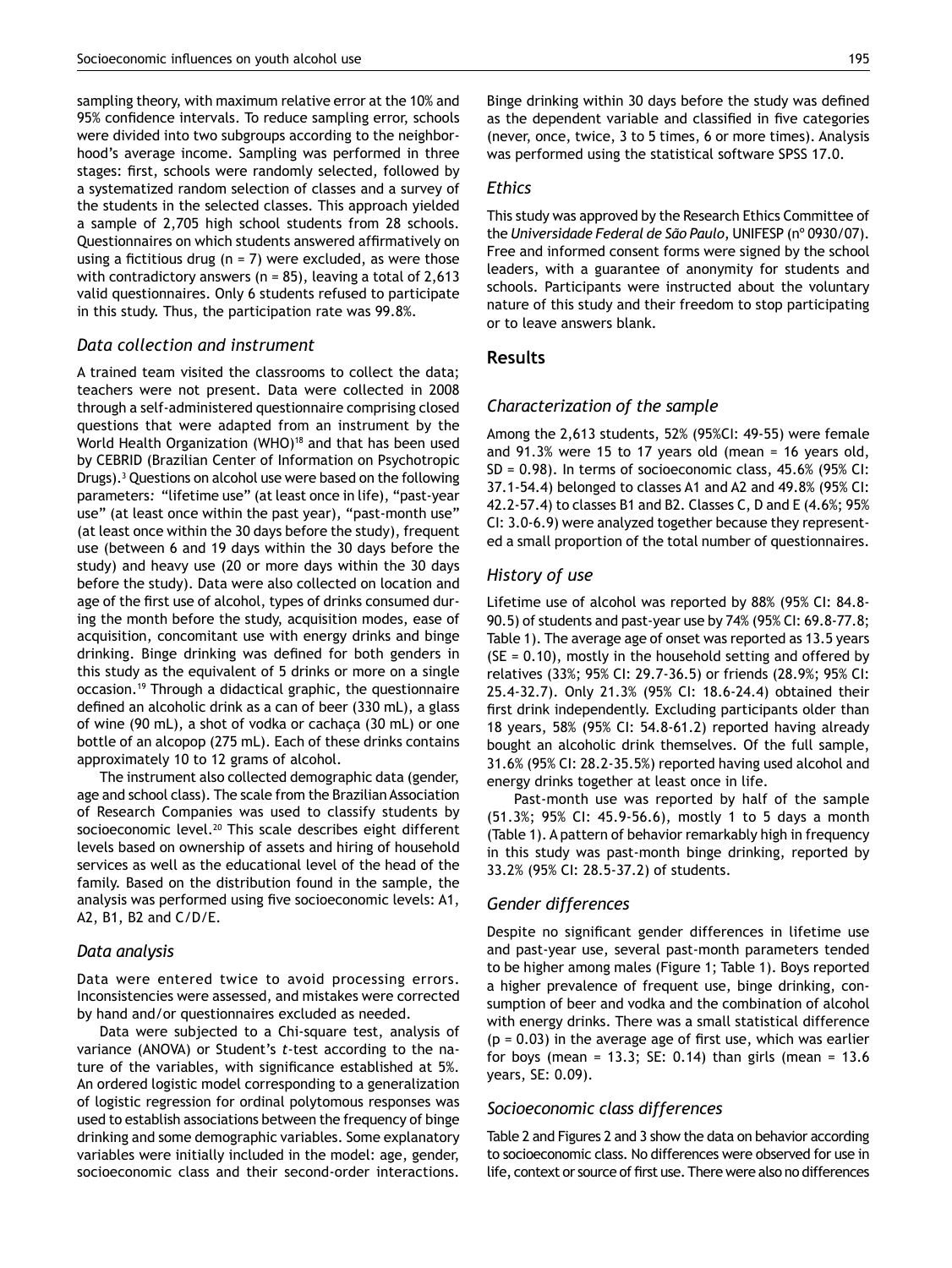**Table 1** Patterns of alcohol use, first use and purchase of alcoholic beverages according to gender among 2,613 students from private high school. São Paulo, 2008

|                                                   | Male |                |                | Female       |         | <b>Total</b> |      |              |
|---------------------------------------------------|------|----------------|----------------|--------------|---------|--------------|------|--------------|
|                                                   |      | $(n = 1, 189)$ | $(n = 1, 382)$ |              |         |              |      |              |
|                                                   | %    | CI 95%         | %              | CI 95%       | p value | n            | $\%$ | CI 95%       |
| Past-year use                                     | 74.7 | 69.1-79.7      | 73.6           | 69.6-77.2    | 0.62    | 1,948        | 74.0 | 69.8-77.8    |
| Past-month use (days)                             |      |                |                |              | 0.01    |              |      |              |
| $1$ to $5$                                        | 40.2 | 35.1-45.4      | 41.7           | 38.1-45.4    |         | 1,085        | 41.0 | 37.1-44.9    |
| 6 to 19                                           | 10.6 | $7.7 - 14.3$   | 6.0            | $3.8 - 9.4$  |         | 236          | 8.1  | $5.9 - 11.1$ |
| 20 or more                                        | 2.3  | $1.3 - 3.9$    | 2.1            | $1.2 - 3.7$  |         | 44           | 2.2  | $1.3 - 3.6$  |
| Past-month binge drinking                         |      |                |                |              | < 0.01  |              |      |              |
| Once                                              | 9.8  | $7.7 - 12.4$   | 9.2            | $7.7 - 10.9$ |         | 250          | 9.5  | $8.0 - 11.1$ |
| Twice                                             | 10.3 | $8.4 - 12.6$   | 6.6            | $5.0 - 8.7$  |         | 208          | 8.3  | $7.4 - 9.5$  |
| 3 to 5 times                                      | 12.3 | $9.8 - 15.4$   | 7.4            | $5.5 - 9.9$  |         | 249          | 9.8  | $7.9 - 12.1$ |
| 6 or more times                                   | 6.8  | $5.0 - 9.0$    | 4.7            | $3.3 - 6.8$  |         | 150          | 5.6  | $4.3 - 7.4$  |
| Alcoholic beverages (past-month use) <sup>a</sup> |      |                |                |              |         |              |      |              |
| Beer/draft beer                                   | 40.6 | $35.1 - 46.3$  | 30.2           | 25.7-35.1    | < 0.01  | 925          | 35.2 | 30.9-39.7    |
| Alcopop                                           | 31.6 | 28.3-35.1      | 32.4           | 28.9-36.1    | 0.69    | 848          | 32.0 | 29.2-34.9    |
| Vodka                                             | 34.2 | 29.4-39.3      | 29.4           | 24.8-34.5    | 0.01    | 818          | 31.7 | 27.4-36.4    |
| Cocktails/"Caipirinha"                            | 30.8 | $26.0 - 36.1$  | 31.7           | 27.9-35.6    | 0.72    | 825          | 31.1 | 27.4-35.0    |
| Wine                                              | 25.8 | 22.8-29.1      | 27.1           | 23.0-31.7    | 0.48    | 679          | 26.5 | 23.3-29.9    |
| Whisky                                            | 17.8 | 13.9-22.5      | 6.0            | $4.0 - 8.8$  | 0.01    | 303          | 11.7 | 9.4-14.5     |
| Cachaca                                           | 14.5 | $11.5 - 18.2$  | 8.9            | $6.3 - 12.3$ | 0.01    | 296          | 11.6 | $9.1 - 14.6$ |
| Alcohol with energy drinks (lifetime use)         | 34.2 | $30.1 - 38.5$  | 29.6           | 25.4-34.2    | < 0.01  | 829          | 31.6 | 28.2-35.3    |
| Location of the first time use                    |      |                |                |              | 0.02    |              |      |              |
| At home                                           | 30,4 | 26.8-34.4      | 37.8           | 34.6-41.0    |         | 783          | 34.3 | 31.5-37.2    |
| Night clubs, parties, bars                        | 17.2 | 14.3-20.5      | 17.0           | 14.5-19.9    |         | 382          | 16.9 | 14.5-19.6    |
| Friend's house                                    | 26.8 | 24.1-29.6      | 24.1           | 20.6-28.0    |         | 564          | 25.3 | 22.6-28.1    |
| <b>Others</b>                                     | 10.3 | $8.5 - 12.3$   | 9.0            | $7.5 - 10.8$ |         | 222          | 9.7  | $8.4 - 11.2$ |
| Ever purchased alcohol b                          | 59.6 | 56.0-63.2      | 54.2           | 50.0-58.3    | 0.06    | 1,413        | 58.0 | 54.8-61.2    |

**a:** multiple answers. **b:** only for under 18 years old. **bold**: categories with statistical significance in the adjusted standardized residuals, Chi-square test, level of significance 5%.





**Figure 1** Patterns of alcohol use according to gender (lifetime, past-month use and past-month binge drinking) among 2,571 students from private high school. São Paulo, 2008. The values are indicated in percentage. \*p < 0.05, Chi-square test.

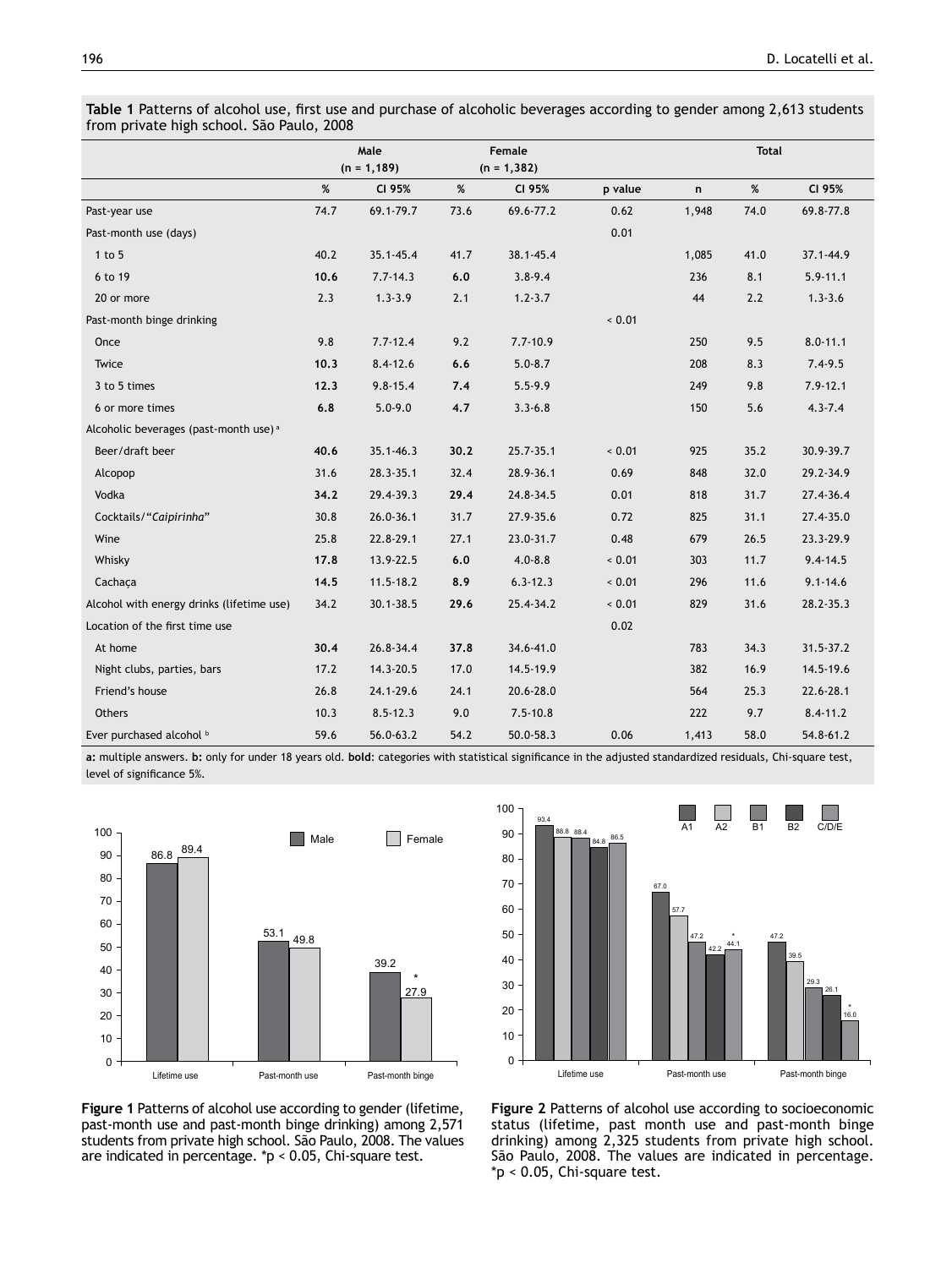**Table 2** Patterns of alcohol use, first use and purchase of alcoholic beverages according to socioeconomic status among 2,613 students from private high school. São Paulo, 2008

|                                                                                                                                                              | A1 ( $n = 262$ ) |               | A2 ( $n = 812$ ) |              | B1 ( $n = 762$ ) |               | $B2 (n = 380)$ |               | $C/D/E$ (n = 109) |               |         |
|--------------------------------------------------------------------------------------------------------------------------------------------------------------|------------------|---------------|------------------|--------------|------------------|---------------|----------------|---------------|-------------------|---------------|---------|
|                                                                                                                                                              | %                | IC 95%        | %                | IC 95%       | %                | IC 95%        | %              | IC 95%        | %                 | IC 95%        | p value |
| Past-year use                                                                                                                                                | 84.7             | 76.0-90.7     | 77.3             | 72.9-81.3    | 71.8             | 66.3-76.7     | 68.1           | 59.5-75.5     | 70.3              | $61.1 - 78.2$ | 0.01    |
| Past-month use (days)                                                                                                                                        |                  |               |                  |              |                  |               |                |               |                   |               | < 0.01  |
| 1 to 5                                                                                                                                                       | 51.1             | 41.8-60.4     | 43.3             | 38.4-48.3    | 40.2             | $35.3 - 45.3$ | 33.2           | 29.2-37.4     | 41.8              | $32.1 - 52.1$ |         |
| 6 to 19                                                                                                                                                      | 15.1             | $9.2 - 23.7$  | 9.9              | $7.0 - 13.9$ | 6.0              | $3.8 - 9.3$   | 6.5            | $4.0 - 10.3$  | 2.3               | $0.9 - 6.2$   |         |
| 20 or more                                                                                                                                                   | 0.8              | $0.2 - 2.9$   | 4.5              | $1.9 - 10.5$ | 0.9              | $0.4 - 2.4$   | 2.5            | $1.0 - 6.1$   |                   |               |         |
| Past-month binge drinking                                                                                                                                    |                  |               |                  |              |                  |               |                |               |                   |               | < 0.01  |
| Once                                                                                                                                                         | 8.6              | $5.8 - 12.5$  | 11.3             | $9.2 - 13.9$ | 8.8              | $6.1 - 12.6$  | 8.6            | $5.3 - 13.7$  | 9.3               | $4.6 - 17.6$  |         |
| Twice                                                                                                                                                        | 15.0             | 10.6-20.7     | 9.0              | $7.0 - 11.5$ | 6.3              | $4.3 - 9.1$   | 7.6            | $4.9 - 11.6$  | 3.2               | $1.1 - 9.4$   |         |
| 3 to 5 times                                                                                                                                                 | 15.3             | $10.1 - 22.7$ | 11.0             | $8.1 - 14.8$ | 10.1             | $6.9 - 14.5$  | 5.0            | $2.7 - 9.2$   | 3.0               | $1.1 - 8.0$   |         |
| 6 or more times                                                                                                                                              | 8.3              | $5.1 - 13.1$  | 8.2              | $4.8 - 13.5$ | 4.1              | $2.5 - 6.7$   | 4.9            | $2.4 - 9.4$   | 0.5               | $0.1 - 4.1$   |         |
| Alcohol with energy drinks (lifetime use)                                                                                                                    | 45.5             | 37.5-53.7     | 40.3             | 33.7-47.4    | 26.6             | 22.4-31.2     | 19.8           | 14.0-27.2     | 17.7              | $11.0 - 27.2$ | < 0.01  |
| Location of the first time use                                                                                                                               |                  |               |                  |              |                  |               |                |               |                   |               | 0.40    |
| At home                                                                                                                                                      | 37.4             | $30.7 - 44.6$ | 31.3             | 26.8-36.2    | 35.0             | 29.5-40.9     | 36.7           | $30.7 - 43.0$ | 36.6              | 22.4-53.5     |         |
| Night clubs, parties, bars                                                                                                                                   | 19.9             | $15.5 - 25.1$ | 19.5             | 14.9-25.1    | 15.0             | 11.0-20.0     | 15.5           | $12.3 - 19.4$ | 15.8              | $8.9 - 26.5$  |         |
| Friend's house                                                                                                                                               | 26.9             | $20.1 - 34.8$ | 25.8             | 21.7-30.3    | 26.0             | 22.1-30.2     | 23.2           | 18.8-28.2     | 26.3              | $18.3 - 36.2$ |         |
| <b>Others</b>                                                                                                                                                | 8.1              | $4.7 - 13.6$  | 10.9             | $8.9 - 13.2$ | 10.8             | $8.3 - 14.0$  | 7.9            | $4.6 - 13.3$  | 6.0               | $2.3 - 14.8$  |         |
| Ever purchased alcohol b                                                                                                                                     | 62.7             | 52.8-71.7     | 59.8             | 54.5-64.9    | 56.9             | $51.5 - 62.1$ | 51.6           | 42.7-60.4     | 50.6              | 38.8-62.5     | 0.13    |
| a; multiple answers. b; only for under 18 years old. bold: categories with statistical significance in the adjusted standardized residuals, Chi-square test, |                  |               |                  |              |                  |               |                |               |                   |               |         |

level of significance 5%.



**Figure 3** The five most related alcoholic beverages used in past month according to socioeconomic status among 2,325 students from private high school. São Paulo, 2008. The values are indicated in percentage. \*p < 0.05, Chi-square test.

in alcohol purchase by participants younger than 18 years old. However, there were gradual increases in the prevalence of pastyear and past-month use and frequency of use with increasing socioeconomic status, with the highest rates reported by class A1.

The highest rate of past-month binge drinking (Figure 2) was also reported by the highest socioeconomic class ( $p < 0.001$ ). Whereas 16% (95% CI: 9.9-25) of students of classes C/D/E reported binge drinking in the past month, this index increased gradually with socioeconomic class to 47.2% (95% CI: 37.2-57.4) in class A1. The number of binge drinking episodes was also greatest in the highest socioeconomic class.

Mixing alcohol and energy drinks was also most common in students from class A1 (45.5%) and decreased gradually with socioeconomic class to 17.7% in classes C/D/E.

Figure 3 shows that vodka and beer were the most commonly consumed types of drinks by class A1. The other classes – A2, B1, B2 and C/D/E – displayed a lower preference for these beverages and tended to consume others, such as *caipirinha* (*cachaça* – a sugarcane brandy - with lemon and sugar) and fruit cocktails, alcopop and wine. Wine was particularly popular in classes C/D/E.

## *Differences observed by ordered logistic*

#### *regression*

In the ordered logistic regression model for past-month binge drinking, the second-order interactions of the following covariates were not significant: gender and age ( $p = 0.2$ ), gender and socioeconomic class ( $p = 0.3$ ) and age and socioeconomic class ( $p = 0.6$ ). Therefore, a new model was adjusted only for the main effects of gender, age and socioeconomic class (Table 3). The probability of boys exhibiting past-month binge drinking episodes was 64% greater than the probability for girls when all other characteristics were controlled. Moreover, the odds for students in socioeconomic classes A1 and A2 to report a larger number of binge drinking episodes than students in class B1 were 2.1 and 1.6 times, respectively. Students in class B2 showed no difference compared to those in class B1. However, students in classes C/D/E exhibited a 55% lower chance of reporting a greater number of binge drinking episodes compared to students in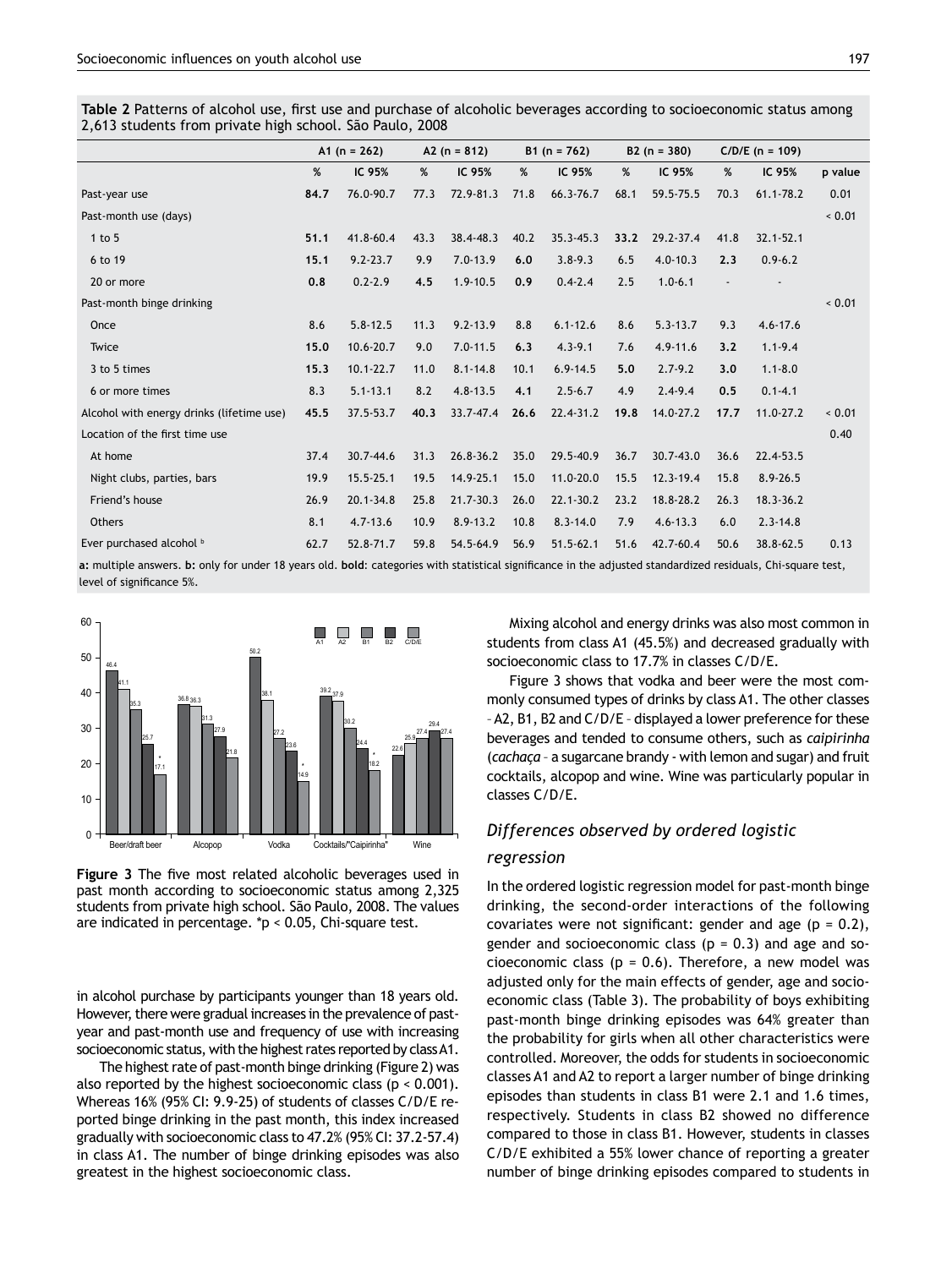| Table 3 Estimates from ordered logistic regression to |
|-------------------------------------------------------|
| binge drinking among 2,325 students from private high |
| school. São Paulo, 2008                               |

| <b>Parameters</b>    | <b>OR</b> | p value                      | CI 95%       |
|----------------------|-----------|------------------------------|--------------|
| Gender               |           |                              |              |
| Male                 | 1.64      | 0.01                         | [1.27; 2.13] |
| Female (ref.)        | 1.00      | ---                          |              |
| Age (years)          | 1.42      | 0.01                         | [1.23; 1.64] |
| Socioeconomic status |           |                              |              |
| A <sub>1</sub>       | 2.14      | 0.01                         | [1.34:3.43]  |
| A2                   | 1.59      | 0.01                         | [1.17; 2.17] |
| $B1$ (ref.)          | 1.00      | $\qquad \qquad \blacksquare$ |              |
| <b>B2</b>            | 0.86      | 0.315                        | [0.64; 1.16] |
| C/D/E                | 0.45      | < 0.01                       | [0.28; 0.72] |

class B1. For the age range investigated, the odds of reporting a larger number of binge drinking episodes increased 42% for every year of age.

The ordered logistic model assumes proportionality of odds ratios. This assumption was tested, and there was no evidence of model inadequacy  $(p = 0.9)$ .

## **Discussion**

Among the main results of this study, we highlight the high prevalence of risky behaviors such as binge drinking and combining alcohol and energy drinks among adolescents attending private schools in São Paulo. The higher prevalence of these behaviors among males in this sample suggests that they require special attention. Our results corroborate well-documented findings both internationally<sup>19, 21, 22</sup> and for Brazil.23,24

In addition to gender differences, our analysis revealed significant variations in use according to socioeconomic status. These differences were confirmed by the ordered logistic regression model for binge drinking, thus increasing support for the conclusion that vulnerability to risky alcohol use is higher in the upper socioeconomic classes in the studied sample.

Nevertheless, these results must be taken with caution due to limitations inherent to the cross-sectional design representative of the private school networks of São Paulo. Socioeconomic classes A and B were over-represented in our sample. Moreover, due to the cost of private school tuition, it was not expected to find a large number of students from classes D and E. Therefore, the results of this study cannot be generalized to Brazilian teenagers attending public school or no school at all. Broader studies are needed to determine whether our findings can be replicated in other contexts.

Although few Brazilian studies have addressed binge drinking in teenagers, the observed past-month rate of 33.2% can be considered high for the age range of the sample and is higher than the rates reported by previous Brazilian studies. A study conducted in private and public elementary and high schools by Vieira et al.<sup>25</sup> reported a 17.3% rate of past-month binge drinking.25 The difference in age range prevents comparison with our study. Carlini-Cotrim et al.<sup>15</sup> found binge drinking in 25% of students (12 to 18 years old) in private schools compared to 10% in public schools, supporting the hypothesis that binge drinking is indeed a more worrisome phenomenon in the private school setting15.

However, this relationship is inverted for frequency of use. Heavy use was reported by 2.2% of students in our study, whereas the rate in the public schools of São Paulo in 2004 was 6.6%.3 This difference suggests that private schools students drink less often, but when they do, they seem to consume larger amounts. It is possible that public school students exhibit different long-term risk behaviors that need to be investigated longitudinally. Nevertheless, this comparison must be approached with caution due to the age difference between the participants in the two studies.

Although other Brazilian studies have also reported higher rates of alcohol use among members of higher socioeconomic classes,26,27 in the international context, this association seems to vary according to the social context of each individual country. Our results demonstrate the opposite pattern of use when compared to those identified by Huckle et al.<sup>27</sup> in New Zealand, where more frequent use among members of the higher socioeconomic classes and larger amounts used per occasion in members of the lower socioeconomic classes was observed.

Richter et al. 13 observed the highest rates of alcohol use among students in the highest socioeconomic classes, in countries where the drinking culture is stronger and the monthly income of the population is lower.<sup>13</sup> However, there was no difference in alcohol use by socioeconomic status in countries where the drinking culture is strong and the monthly income of the population is higher. According to our results, Brazil exhibits an association similar to the one suggested by Richter et al., $13$  as a country with a strong alcohol culture and low average family income.

For teenagers in the higher socioeconomic classes, the availability of financial resources might facilitate spending more money on alcoholic drinks, which in turn might favor higher rates of use in this population.<sup>29</sup> Other mediating variables might be involved in this association, e.g., parental behavior and monitoring, use of alcohol by peers, socioeconomic status of the neighborhood and related cultural factors.<sup>30,31</sup> Brazilian parents from different socioeconomic classes might enforce different rules on alcohol use, as Spijkerman et al. $32$  found in the Netherlands, possibly indicating that parental monitoring varies by socioeconomic status. Household studies have also found lower rates of binge drinking among members of the lower socioeconomic classes,<sup>26,27</sup> which might indicate that the association observed in this study is not restricted to a given age range. These variables need to be investigated in future studies.

Another important result of our study is the high rate of lifetime use of alcohol combined with energy drinks (31.6%). In a literature review, Reissig et al.<sup>33</sup> document the increasing use of energy drinks in the U.S.A., whereas Malinauskas et al.,  $34$  in a study of university students, related the use of energy drinks to attend parties or nightclubs. According to Ferreira et al.,<sup>10</sup> the use of energy drinks mixed with alcohol minimizes the perception of the negative aspects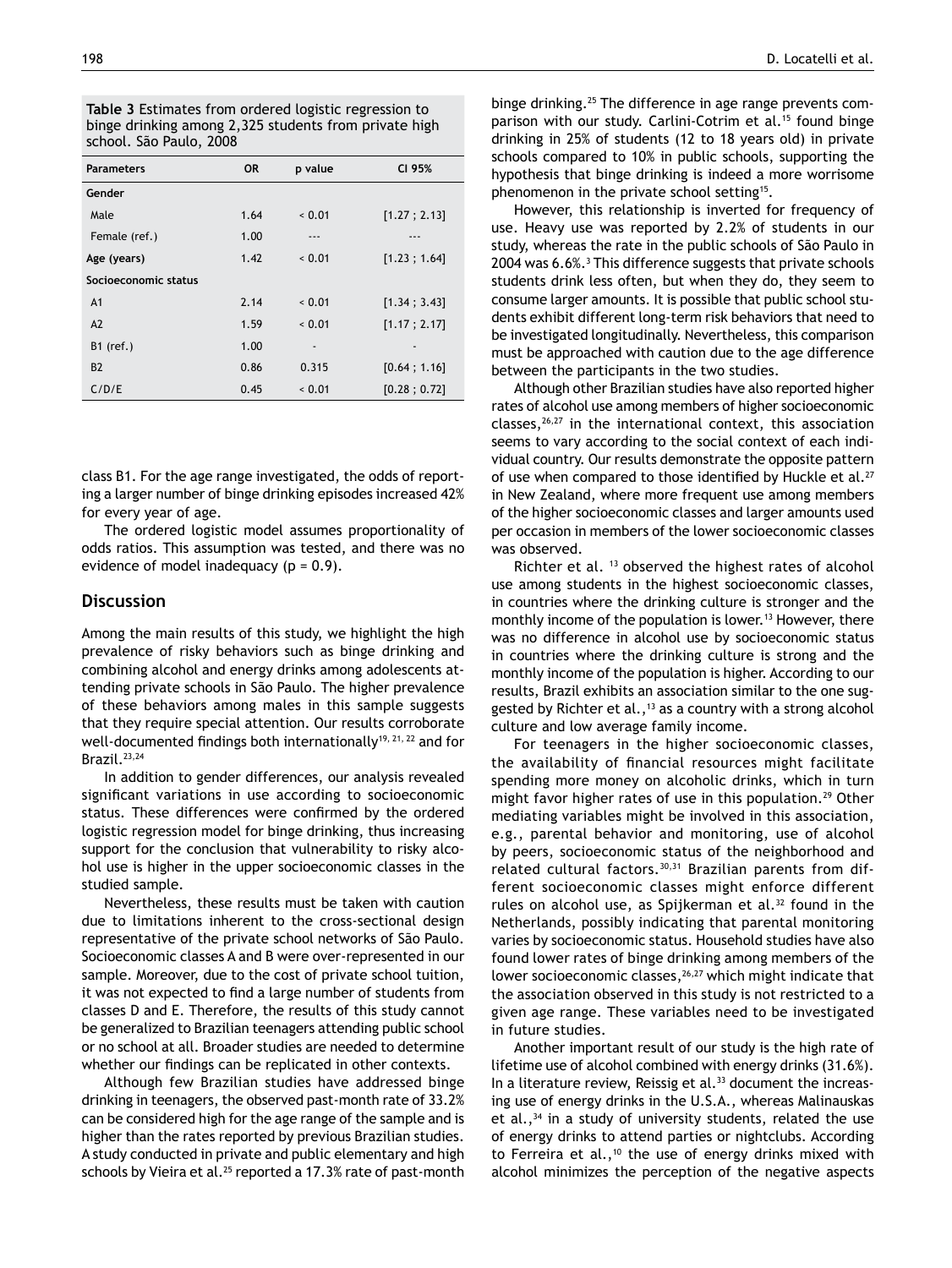of alcohol intoxication, but not all of its effects. O'Brien et al.35 propose that this fact might explain the use of larger amounts of alcohol in conjunction with energy drinks and, consequently, the higher risk of adverse consequences. Thus, the increasing rates of binge drinking and use of energy drinks among teenagers from a higher socioeconomic level increase the relevance of preventive actions focused on this pattern of risky behavior among students belonging to the higher socioeconomic classes.

Despite being banned by Brazilian law, many students under 18 years old in this study reported buying alcoholic drinks; this result corroborates the ease of access reported by Vieira et al.<sup>25</sup> These results highlight the need for increased attention from officials and increased awareness of businesses regarding their responsibility of not selling alcohol to minors.

Despite some differences in the association between the type of alcoholic drink used and socioeconomic status, beer seems to cross most consistently over the different levels and is also the most used beverage, following trends previously observed in national<sup>16,24,36</sup> and international studies.<sup>19</sup> Nevertheless, high beer consumption is still neglected in public policies, which leaves room for a lack of restrictions e.g., in advertising.4

Our results corroborate the strong culture of alcohol use among private school students in São Paulo and the socioeconomic differences that influence it. These findings must be confirmed and elaborated by future studies because they constitute important foundations for prevention programs. Indeed, the altered patterns of alcohol use displayed by private school students should strongly influence the preventive approaches adopted by professionals in those schools, as well as researchers and public policy-makers. In particular, more attention should be given to alcohol intoxication and the countless risk behaviors associated with it, such as aggressive behavior and accidents.

#### **Disclosures**

**Danilo Locatelli**

**Employment:** *Universidade Federal de São Paulo (Unifesp), Psychobiology Department, Brazil.*

**Zila Sanchez**

**Employment:** *Universidade Federal de São Paulo (Unifesp), Psychobiology Department, Brazil.*

**Emerita Opaleye**

**Employment:** *Universidade Federal de São Paulo (Unifesp), Psychobiology Department, Brazil.*

**Claudia Carlini**

**Employment:** *Universidade Federal de São Paulo (Unifesp), Psychobiology Department, Brazil.*

**Ana Noto**

**Employment:** *Universidade Federal de São Paulo (Unifesp), Psychobiology Department, Brazil.*

- *\* Modest*
- *\*\* Significant*

*\*\*\* Significant. Amounts given to the author's institution or to a colleague for research in which the author has participation, not directly to the author.*

## **References**

1. Andersson B, Hibell B, Beck F, Choquet M, Kokkevi A, Fotiou A, Molinaro S, Nociar A, Sieroslawski J, Trapencieris M. Alcohol and Drug Use Among European 17-18 Year Old Students – Data from the ESPAD Project. Swedish Council for Information on Alcohol and Other Drugs (CAN) 2007.

- 
- 2. Johnston LD, O'Malley PM, Bachman JG, Schulenberg JE. Monitoring the Future national results on adolescent drug use: Overview of key findings, 2009 Bethesda, MD: National Institute on Drug Abuse 2010;NIH Publication No. 10-7583.
- 3. Galduroz JCF, Noto AR, Fonseca AM, Carlini EA. V Levantamento Nacional sobre o Consumo de Drogas Psicotrópicas entre Estudantes do Ensino Fundamental e Médio da Rede Pública de Ensino nas 27 Capitais Brasileiras. Available at: http://20014491102/sitenovo/defaultaspx [2005].
- 4. Pinsky I, El Jundi SA. [Alcohol advertising and alcohol consumption among youngsters: review of the international literature]. Rev Bras Psiquiatr. 2008;30:362-74.
- 5. Carlini-Cotrim B, Carlini EA, Silva-Filho AR, Barbosa MTS. O uso de drogas psicotrópicas por estudantes de primeiro e segundo graus da rede estadual, em dez capitais brasileiras, 1987. In: Consumo de drogas psicotrópicas no Brasil Centro de Documentação do Ministério da Saúde (Série C: Estudos e Projetos 5) 1989;Brasília, pp. 09-84.
- 6. Wechsler H, Nelson TF. Binge drinking and the American college student: what's five drinks? Psychol Addict Behav. 2001;15:287-91.
- 7. Abbey A. How does alcohol contribute to sexual assault? Explanations from laboratory and survey data. Alcohol Clin Exp Res. 2002;26:575-81.
- 8. NHTSA. National Highway Traffic Safety Administration Traffic Safety Facts 2005. A compilation of Motor Vehicle Crash Data from the Fatality Analysis Reporting System and the General Estimates System. Available at: http://www-nrdnhtsadotgov/ Pubs/810631PDF [2005].
- 9. Grant BF, Stinson FS, Harford TC. Age at onset of alcohol use and DSM-IV alcohol abuse and dependence: a 12-year follow-up. J Subst Abuse. 2001;13:493-504.
- 10. Ferreira SE, de Mello MT, Pompeia S, de Souza-Formigoni ML. Effects of energy drink ingestion on alcohol intoxication. Alcohol Clin Exp Res. 2006;30:598-605.
- 11. Zhimin L, Weihua Z, Zhi L, Yue M, Zhiji C, Jiaqi C. The use of psychoactive substances among adolescent students in an area in the south-west of China. Addiction. 2001;96:247-50.
- 12. Donovan JE. Really underage drinkers: the epidemiology of children's alcohol use in the United States. Prev Sci. 2007;8:192-205.
- 13. Richter M, Leppin A, Nic Gabhainn S. The relationship between parental socio-economic status and episodes of drunkenness among adolescents: findings from a cross-national survey. BMC Public Health. 2006;6:289.
- 14. Galduroz JC, Sanchez ZM, Opaleye ES, Noto AR, Fonseca AM, Gomes PL, Carlini EA. Factors associated with heavy alcohol use among students in Brazilian capitals. Rev Saude Publica. 2010;44:267-73.
- 15. Carlini-Cotrim B, Gazal-Carvalho C, Gouveia N. [Health behavior among students of public and private schools in the metropolitan area of Sao Paulo, Brazil]. Rev Saúde Pública. 2000;34:636-45.
- 16. Pinsky I, Sanches M, Zaleski M, Laranjeira R, Caetano R. Patterns of alcohol use among Brazilian adolescents. Rev Bras Psiquiatr. 2010;32(3):242-9.
- 17. INEP. Instituto Nacional de Estudos e Pesquisas Educacionais Anísio Teixeira - Sinopse Estatística da Educação Básica 2007 [Internet]. [Accessed on 03 Abr 2009]. Available at: http://www.inepgovbr/ basica/censo/Escolar/Sinopse/sinopseasp [2009].
- 18. Smart RG, Hughes DPH, Johnston LD. Methodology for students drug-use surveys. Geneva: World Health Organization 1980.
- 19. Hibell B. The 2007 ESPAD Report Substance Use Among Students in 35 European Countries. 2009.
- 20. Associação Brasileira de Empresas de Pesquisa (ABEP) -Critério de Classificação Econômica Brasil [Internet]. [cited 2010 Jan 20] Available from: www.abeporg/codigosguias/ Criterio\_Brasil\_2008pdf. 2008.